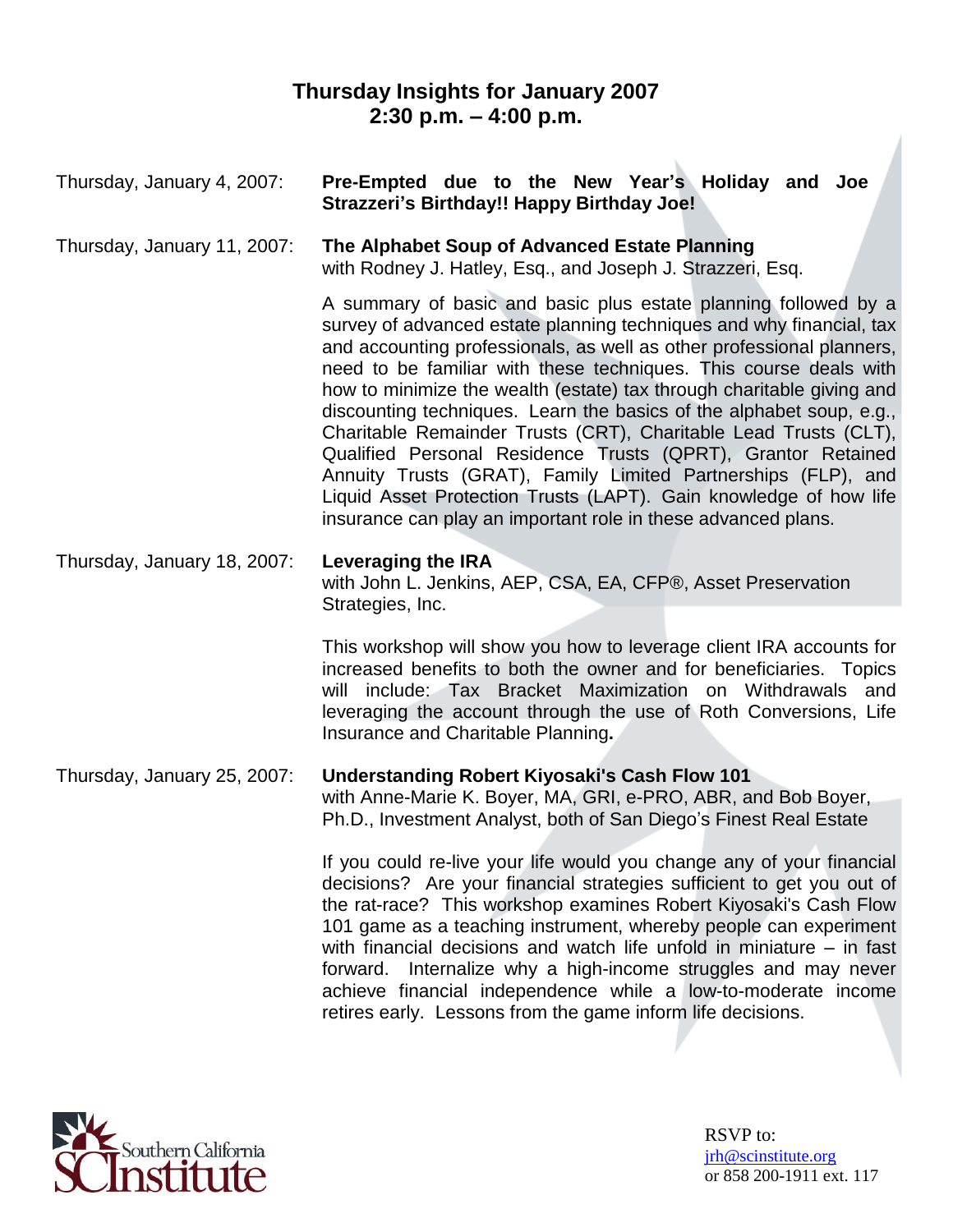## **Thursday Insights for February 2007 2:30 p.m. –4:00 p.m.**

| Thursday, February 1, 2007:  | Pre-Empted due to The Gathering and Circle of Friends Gala<br>Please see the enclosed agenda or visit the website at<br>www.scinstitute.org and view The Laureate Programs page to learn<br>more about this annual educational event                                                                                                                                                                                                                                                                                                                                                                                                                                                                                                                                                  |
|------------------------------|---------------------------------------------------------------------------------------------------------------------------------------------------------------------------------------------------------------------------------------------------------------------------------------------------------------------------------------------------------------------------------------------------------------------------------------------------------------------------------------------------------------------------------------------------------------------------------------------------------------------------------------------------------------------------------------------------------------------------------------------------------------------------------------|
| Thursday, February 8, 2007:  | <b>Analyzing Real Estate Investment Choices</b><br>with Anne-Marie K. Boyer, MA, GRI, e-PRO, ABR, and Bob Boyer,<br>Ph.D., Investment Analyst, both of San Diego's Finest Real Estate                                                                                                                                                                                                                                                                                                                                                                                                                                                                                                                                                                                                 |
|                              | Developing a real estate investment portfolio requires analyzing<br>how different real estate choices – such as single-family residential<br>rentals, small or large multi-family units, or other commercial real<br>estate – fit with an investors goals and lifestyle. In this workshop<br>we discuss which real estate products to pursue for wealth creation<br>vs. annuity like cash flows; which require sweat equity or can be<br>hands-off; and we provide guidelines to minimizing hassle and<br>maximizing returns.                                                                                                                                                                                                                                                         |
| Thursday, February 15, 2007: | <b>7 Steps to a Successful Exit</b><br>with Greg Banner, CFP®, Asset Preservation Strategies, Inc. and<br>Alejandro Matuk, Esq.                                                                                                                                                                                                                                                                                                                                                                                                                                                                                                                                                                                                                                                       |
|                              | Every business owner needs to plan with the end in mind as to how<br>they are going to transition out of their business. Exit planning is a<br>customized process of setting goals and deciding how best to<br>achieve them. Proper exit planning will help maximize a business<br>owner's return and minimize the tax liability when the business is<br>transferred or sold.                                                                                                                                                                                                                                                                                                                                                                                                         |
| Thursday, February 22, 2007: | <b>Trustee Training: The Rights &amp; Responsibilities</b><br>with Rodney J. Hatley, Esq., and Tana L. Cleaves, Vice President,<br><b>Bank of America - Trust Services</b>                                                                                                                                                                                                                                                                                                                                                                                                                                                                                                                                                                                                            |
|                              | A client or a client's family member has just passed away and now<br>the successor trustee must serve as trustee of the living trust. Are<br>you prepared to handle the myriad of questions that successor<br>trustees will have regarding their rights and responsibilities? Are<br>you aware that tax and investment advice may be different in these<br>situations? To help avoid personal liability, a trustee must seek<br>professional financial, accounting and legal advice. This course is<br>an overview of the legal and procedural requirements of trust<br>administration to assist trustees and their advisors to properly<br>discharge their duties. It addresses the need for legal, tax,<br>accounting, and complete investment planning in trust<br>administration. |
|                              |                                                                                                                                                                                                                                                                                                                                                                                                                                                                                                                                                                                                                                                                                                                                                                                       |

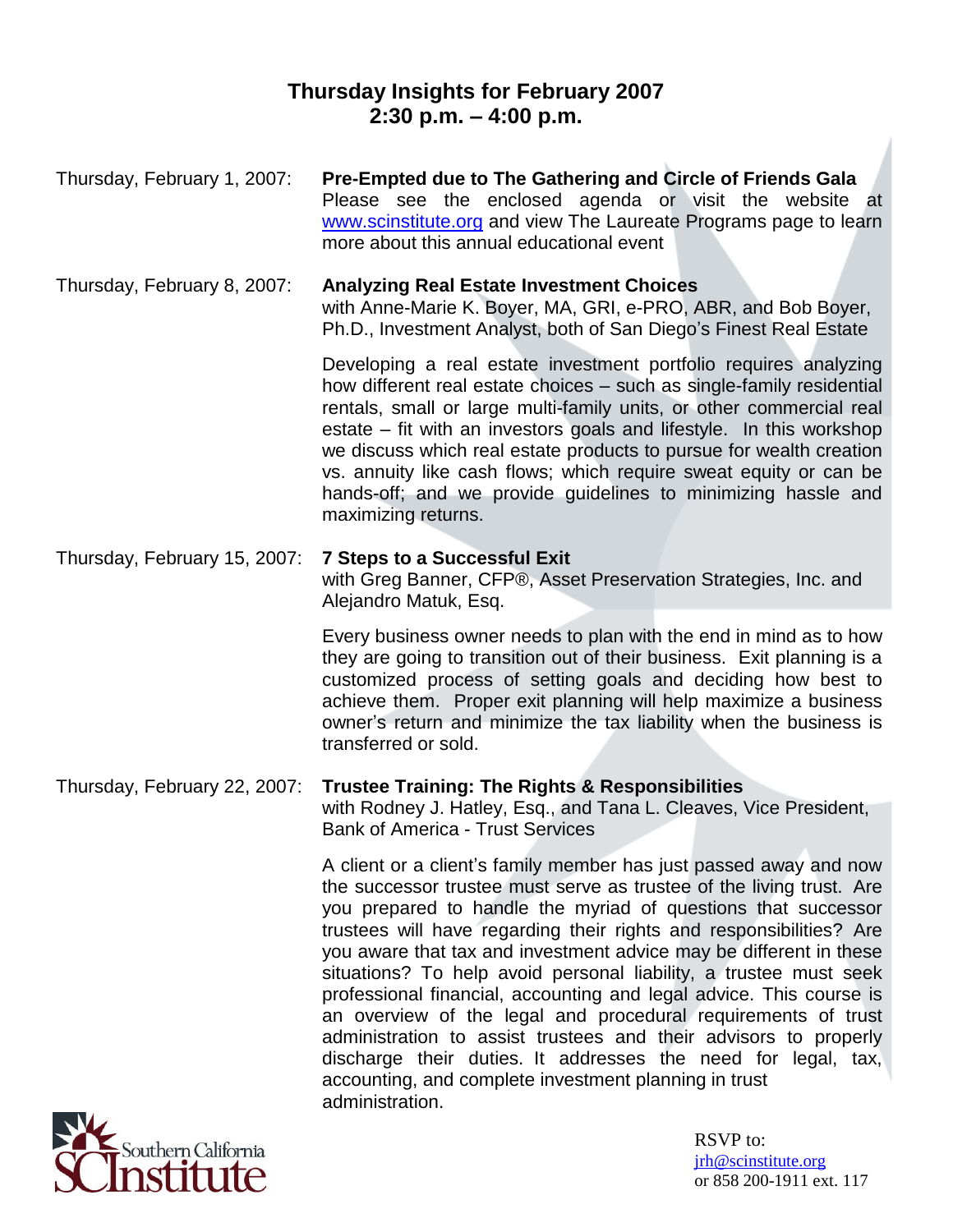## **Thursday Insights for March 2007 3:30 p.m. –5:00 p.m.**

Thursday, March 8, 2007: **The Stretch IRA** with John L. Jenkins, AEP, CSA, EA, CFP®, and Rodney J. Hatley, Esq. This workshop will continue a series on strategies for the large IRA. Last month we discussed leveraging the large IRA through life insurance.

This month we will explore the amazing power of the Stretch IRA, how to set it up, timeline requirements, IRA custodian issues and pitfalls as well as guaranteeing the payout over the life expectancy of the named beneficiary.

Thursday, March 15, 2007: **Acquiring Direct Ownership of an Investment Property** with Ronald R. Ceniceroz, Financial Planner, Asset Preservation Strategies, Inc., and Bill Laney, President, Home Asset Mortgage

> Tempted to buy a rental property as an investment? Make sure you know the steps on how to do it right and whether you have the characteristics to handle the job of a landlord. Acquiring a rental property sounds like easy money—you'll acquire equity in the property and someone else pays the mortgage. However, dealing with maintenance problems, business issues and tenants isn't a job for everyone. Before you buy and hang the "For Rent" sign, come find out the steps needed to acquire direct ownership of an investment property. We will also be discussing whether you have the skills required patience to become a successful landlord.

Thursday, March 22, 2007: **Real Estate Loans –the Good, the Bad, and the Ugly** with Anne-Marie K. Boyer, MA, GRI, e-PRO, ABR, and Bob Boyer, Ph.D., Investment Analyst, both of San Diego's Finest Real Estate

> Teaser rates and fine print. Negative amortization. Points and lender fees. FICO scores. Non-documented income. Underwriting your loan. What the lender really wants! This presentation gives you the inside track to real estate loans and shares what many consumers do not know. Do you know how the S & Ls paid their loan officers? When are interest-only loans the right choice? What are 3/1, 5/1, and 7/1 ARMs (adjustable rate mortgages) and when are they the right choice? Who is looking out for your best interests?

#### Thursday, March 29, 2007: **Pre-empted due to the SCI Team Building Event** Every  $5<sup>th</sup>$  Thursday of the month our team gets to take time to learn something new, try something different, and just get out of the office to spend time together.

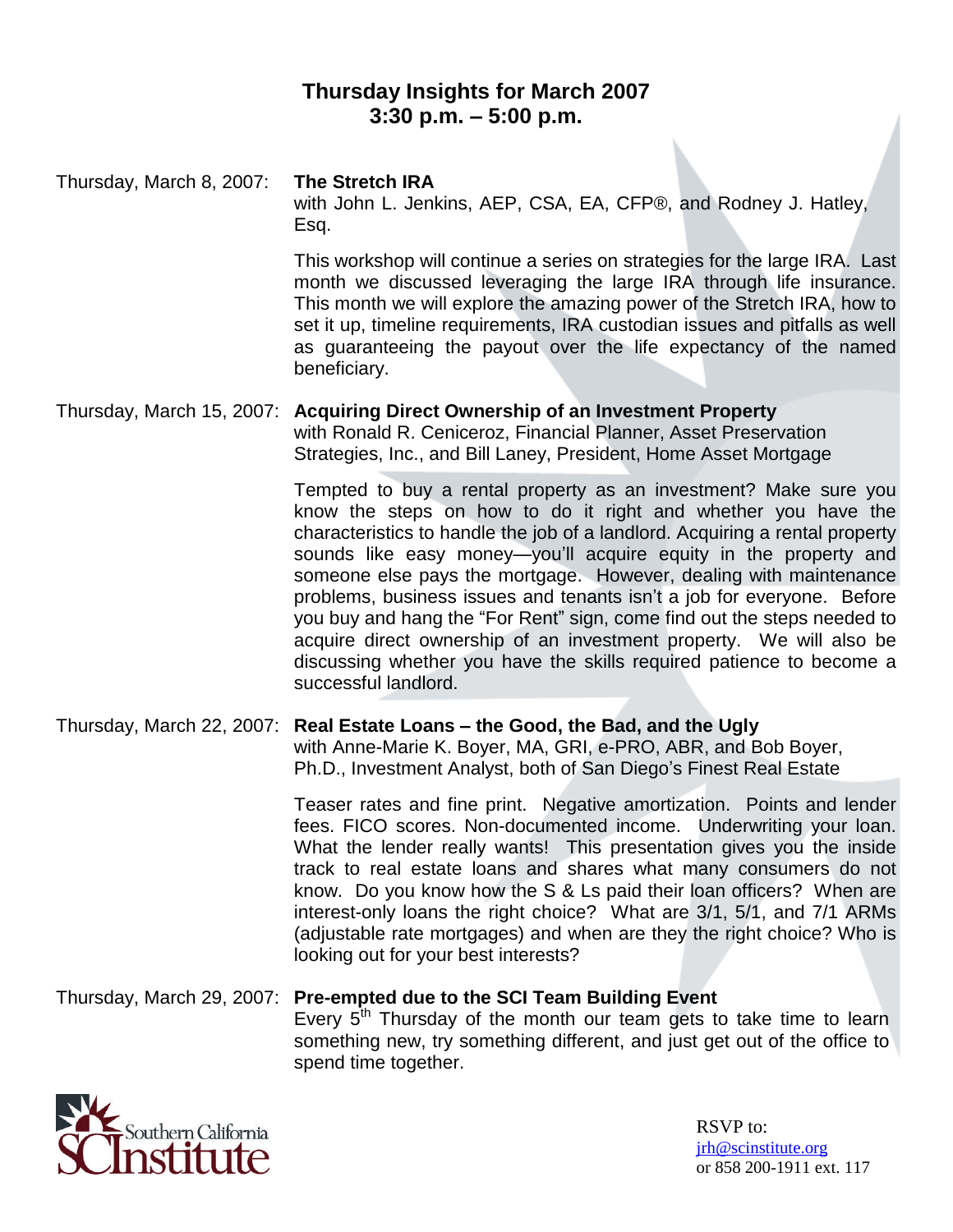## **Thursday Insights for April 2007 3:30 p.m. –5:00 p.m.**

# Thursday, April 5, 2007: **Entity Choices** with Alejandro Matuk, Esq., Law Firm of Strazzeri Mancini LLP, and Gregory R. Banner, CFP®, Asset Preservation Strategies, Inc. Choosing an Entity: Sole Proprietorships, Partnerships, Corporations, Limited

Liability Companies. Evaluating The Entities - This course surveys each business entity option. Multiple considerations dictate which choice of entity, for example: What are the business goals of the owner(s)? How does ownership, liability protection, capitalization, management, sale of the business, estate planning, taxation, and owner and employee benefits affect the choice of business entity? Learn The Entity Choice Matrix.

### Thursday, April 12, 2007: **Roth Conversions for the Large IRA**

with John L. Jenkins, AEP, CSA, EA, CFP®, Asset Preservation Strategies, Inc., and Stephen J. Mancini, Esq.

This workshop will continue a series on strategies for the large IRA. Prior topics have included leveraging the large IRA through life insurance and stretching the large IRA over the life expectancies of younger beneficiaries. This workshop will introduce the Roth IRA Conversion as the next strategy in the series. We will discuss the "how to", the "why" and "why not", along with the most appropriate circumstances and the benefits available.

### Thursday, April 19, 2007: **How to Manage Home Equity to Safely and Conservatively Build Wealth**

with Ronald C. Ceniceroz, Financial Planner, Asset Preservation Strategies, Inc., and Bill Laney, President, Home Asset Mortgage

If you were offered an investment that could never go up in value, but might go down, how much of it would you want? This is your home equity. We will discuss the common misconceptions of home equity. You will learn how to successfully manage your existing home equity to increase liquidity, safety, rate of return and tax deductions.

#### Thursday, April 26, 2007: **Do You Want to be a Landlord?** with Anne-marie Boyer, MA, GRI, e-PRO, ABR, and Robert T. Boyer, Ph.D., both of San Diego's Finest Real Estate

Rental properties are becoming more commonplace both to diversify and preserve assets as well as to generate passive cash flow. Do you want to be a landlord? It is neither quite as simple as waking up and collecting a rent check in your mailbox, nor as painful as the proverbial 2:00am call to unclog a toilet. In this workshop we discuss both strategic and tactical aspects of being a landlord, for in-state and out-of-state properties. We will discuss everything from screening tenants to carpet, flooring, and paint, to lease-options. After this clinic you will be well prepared to become a landlord and can do so with your eyes wide open.

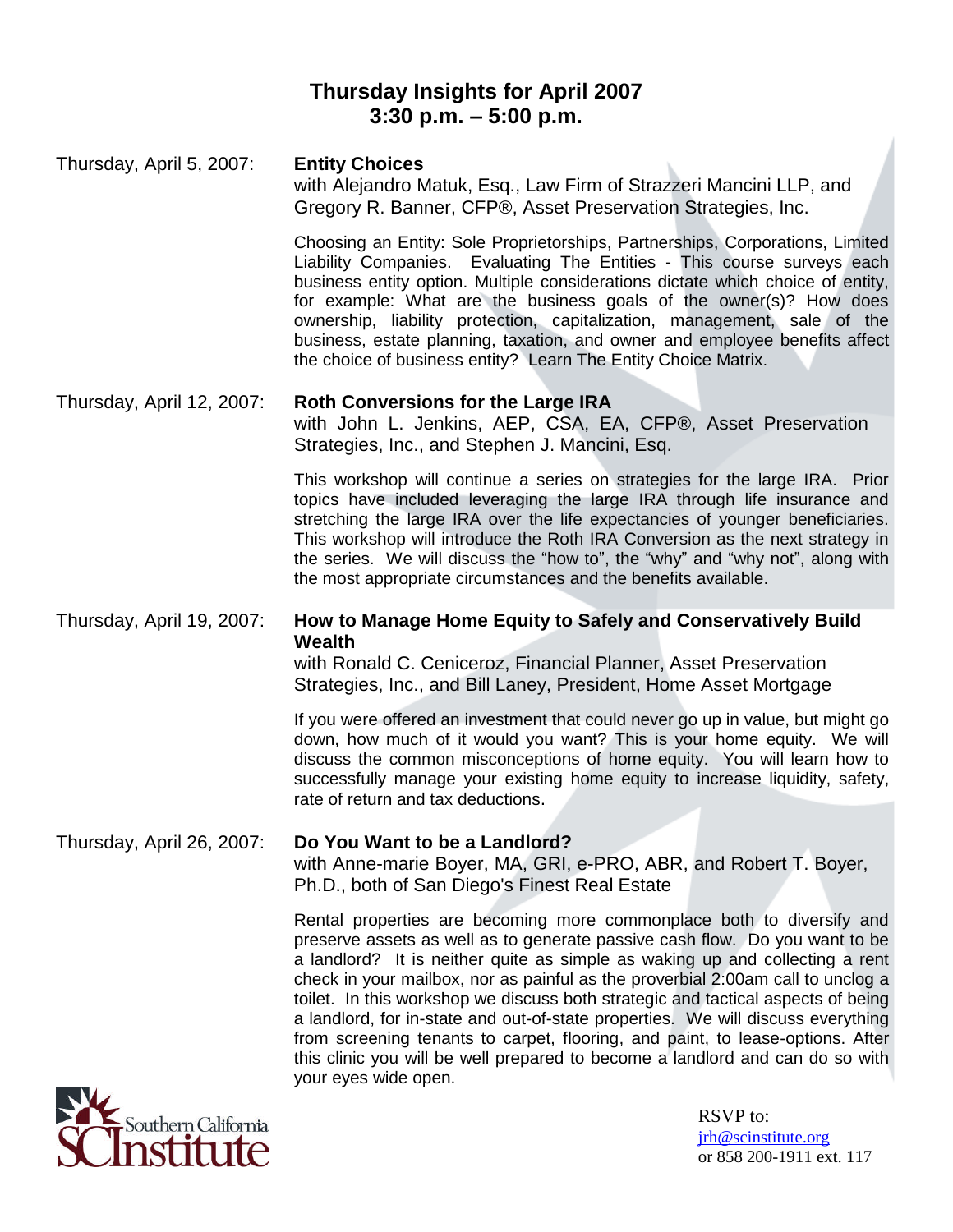## **Thursday Insights for May 2007 3:30 p.m. –5:00 p.m.**

### Thursday, May 3, 2007: **Big Benefits for Business Owners** with Gregory Banner, CFP®, CLU, Asset Preservation Strategies, Inc., and Tom Burns, San Diego Pension Consultants Often entrepreneurs want to help employees, but want to disproportionately help themselves. Greg and Tom will discuss what methods are available to compensate and motivate employees, including owner-employees on a discriminatory basis. They will discuss various types of plans and limitations that help the business owner with tax planning and other goals. Thursday, May 10, 2007: **Financial and Estate Strategies for the Large IRA - Tax Bracket Maximization** with John L. Jenkins, AEP, CSA, EA, CFP®, Asset Preservation Strategies, Inc., and Alejandro Matuk, Esq., Law Firm of Strazzeri Mancini LLP Completing the series of strategies for the large IRA, which include leveraging it,

stretching it and converting it to a Roth IRA is the concept of Tax Bracket Maximization (TBM). We will be able to demonstrate how these strategies integrate as planning opportunities for the client with a large IRA. In addition, we will prove that a client with a large IRA will actually pay less cumulative income tax over their life expectancy if they withdraw at a rate in a tax bracket at 28% or higher, than if they wait until age 70 1/2 and withdraw only Required Minimum Distributions.

### Thursday, May 17, 2007: **5 Ways out of Highly Appreciated Property**

with Ronald R. Ceniceroz, Financial Planner, Asset Preservation Strategies, Inc., and Joseph J. Strazzeri, Esq., Law Firm of Strazzeri Mancini LLP

Have you clients ever said to you, "I would love to sell my investment property, but I'll get nailed in taxes!" Despite the currently San Diego real estate market, there are many real estate investors who have unrealized gains stored up in their investment properties. Come learn the different techniques and strategies financial and legal professionals use in order to defer, spread out or eliminate current and future tax liabilities associated with the sale of investment properties.

### Thursday, May 24, 2007: **Creating Highly Appreciated Properties** with Anne-Marie K. Boyer, MA, GRI, e-PRO, ABR, and Bob Boyer, Ph.D., Investment Analyst, both of San Diego's Finest Real Estate

There are plenty of people available to tell you the ways out of highly appreciated property. The typical scenario is that you let time work on your side for 20 or 30 years. But, what if you don't want to wait that long? Can you create a highly appreciated property? In this workshop we discuss how can you accelerate the process and create wealth and cash flow along the way.

Thursday, May 31, 2007: **Pre-Empted due to the SCI Team Building Event**

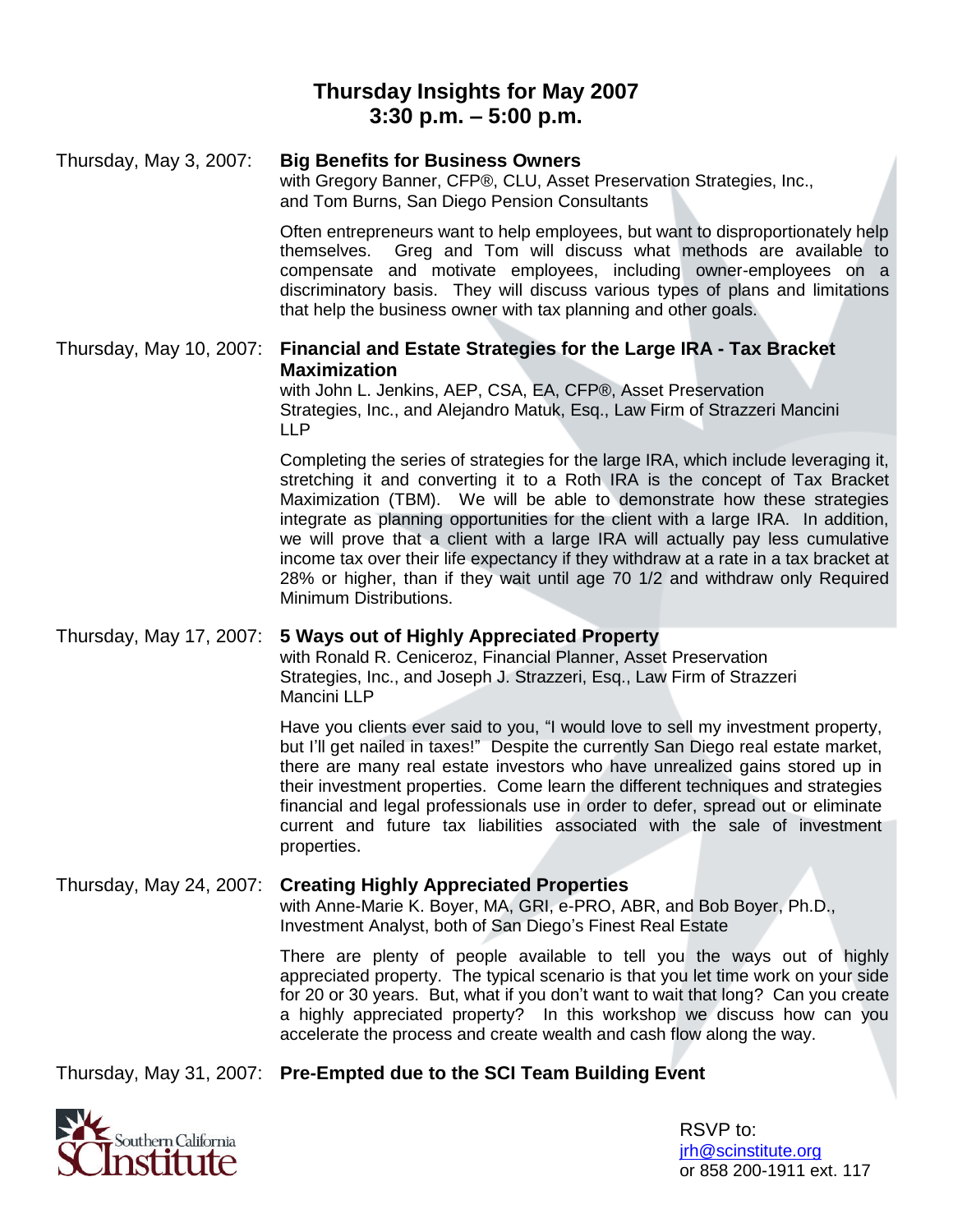## **Thursday Insights for June 2007 3:30 p.m. –5:00 p.m.**

Thursday, June 7, 2007: **Business Owner Planning Tools: Understanding Non-Qualified Deferred Compensation and When it is Appropriate to Use** with Gregory Banner, CFP, CLU, Asset Preservation Strategies, Inc., and Sherry Flint, Advanced Planning-Regional Vice President, The Principal Financial Group

> Deferred compensation can be a great planning tool for the business owner. Unfortunately, because of its complexity many people avoid it. Greg and Sherry will teach you the basics of deferred compensation and how to spot when it could be a great planning tool for your clients.

### Thursday, June 14, 2007: **The 3 Doors of Estate Planning**

with John L. Jenkins, AEP, CSA, EA, CFP®, Asset Preservation Strategies, Inc., and Stephen J. Mancini, Esq., Strazzeri Mancini LLP

This workshop will explore the 3 doors of estate planning: family; charity; and IRS. It will point out that client estates normally go through only two of the three doors - the ones they choose either consciously (through planning) or unconsciously (without planning). We will further demonstrate the planning strategies available to maximize the benefits to families and minimize if not completely zero-out the benefit to the IRS.

### Thursday, June 21, 2007: **4 Reasons to Own Your Business Property & Prudent Steps to Make it Happen**

with Ronald C. Ceniceroz, Financial Planner, Asset Preservation Strategies, Inc.

What do you think is going to be more valuable in 20 years, your business or the property your business sits on? With property planning, hopefully both! Come learn proven strategies to help insure the longevity of your business or your client's business and discuss ways to help build your client's retirement income at the same time. We will be discussing the benefits owning your business property as well as the different strategies available to acquire it.

#### Thursday, June 28, 2007: **Wealthy Clients' Children Get in Trouble Too**

with Richard L. Katzman, Esq., Law Offices of Richard L. Katzman, and Alejandro Matuk, Esq.

It doesn't matter if you are wealthy or not, we all are faced with difficult decisions when growing up, but affluent families have more at risk and possibly more to loose. Whether it is a DUI or a prank gone bad, there are counseling options available. Come and learn about criminal law: youthful offenders, options available for bail and understanding the overall process. Collaborate to provide complete family planning when confronted by emotional, financial, and legal situations.

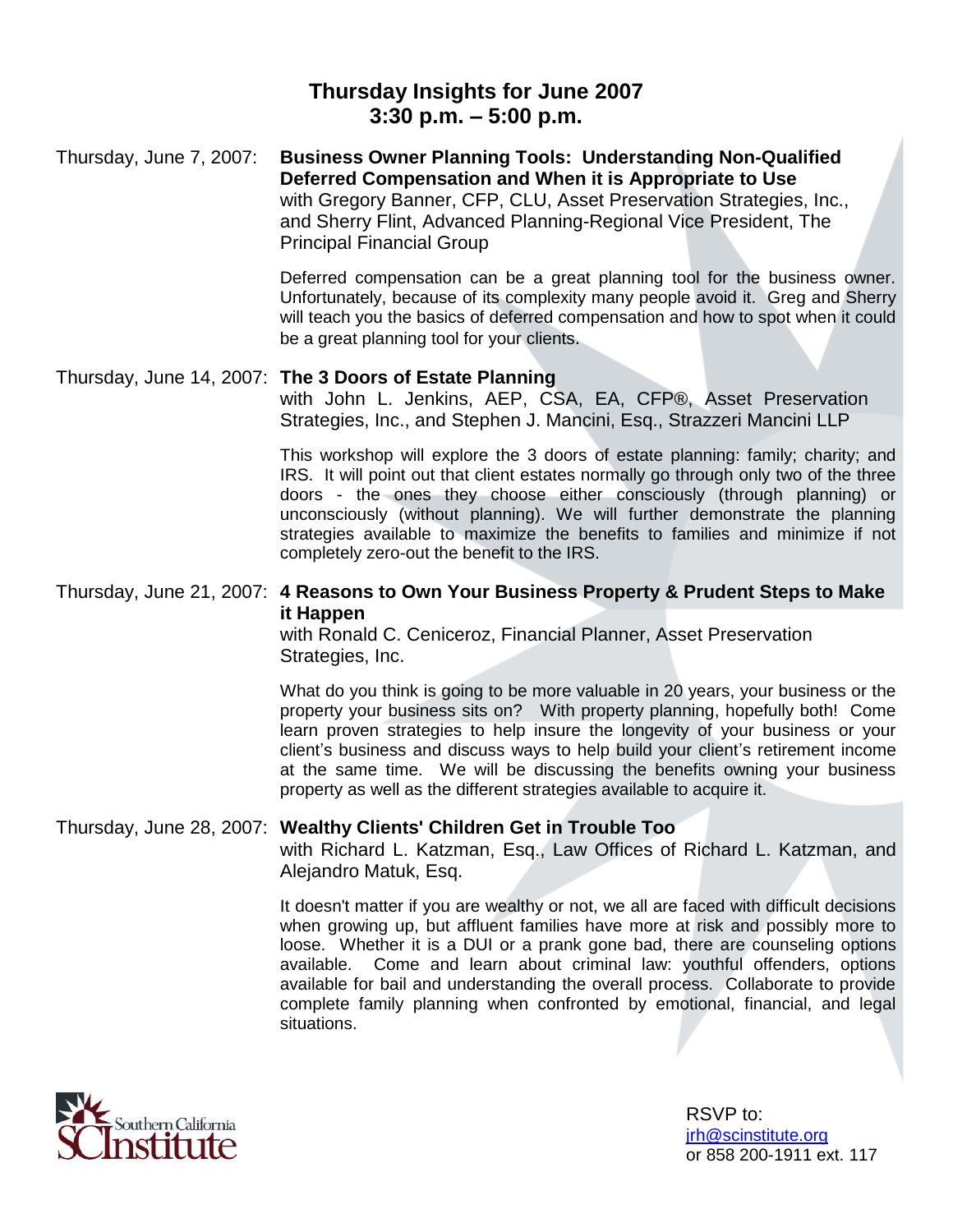# **Thursday Insights for July 2007 3:30 p.m. –5:00 p.m.**

#### Thursday, July 5, 2007: **Collaborative Planning for Business Owner**

with Gregory Banner, CFP, CLU, Asset Preservation Strategies, Inc., and Alejandro Matuk, Esq., Strazzeri Mancini LLP

Greg and Alex will address issues that business owners should consider when evaluating the future prospects of their company and how a professional collaborative approach can be utilized to provide greater value to the client. The topics to be discussed include how entity selection, formation, and review can be a valuable part of the business. We will also discuss tax reduction strategies and real life examples.

#### Thursday, July 12, 2007: **Leveraging the Large IRA** with John L. Jenkins, AEP, CSA, EA, CFP®, Asset Preservation Strategies, Inc., and Stephen J. Mancini, Esq., Strazzeri Mancini LLP

This workshop is designed to demonstrate how life insurance can be used to leverage the large IRA. Ask yourself this question: Would you rather be the beneficiary of a \$2 million taxable IRA or \$1.5 million of taxfree life insurance. We'll show you how to acquire the life insurance and still leave an IRA of \$1.5 million for the next generation.

#### Thursday, July 19, 2007: **Acquiring Direct Ownership of an Investment Property** with Ronald R. Ceniceroz, Financial Planner, Asset Preservation Strategies, Inc.

Tempted to buy a rental property as an investment? Make sure you know the steps on how to do it right and whether you have the characteristics to handle the job of a landlord. Acquiring a rental property sounds like easy money—you'll acquire equity in the property and someone else pays the mortgage. However, dealing with maintenance problems, business issues and tenants isn't a job for everyone. Before you buy and hang the "For Rent" sign, come find out the steps needed to acquire direct ownership of an investment property. We will also be discussing whether you have the skills required patience to become a successful landlord.

### Thursday, July 26, 2007: **Building Wealth in Two Ways –Business and Real Estate** with John L. Jenkins, AEP, CSA, EA, CFP®, Asset Preservation Strategies, Inc., and Stephen J. Mancini, Esq.

In California, people build wealth in two ways  $-$  their business and their real estate. Come find out what you need to know about the unique tax advantages of owning real estate, why real estate in a great investment in CA, the downside of real estate ownership including risk and debt service, and protecting your investments with asset protection strategies.

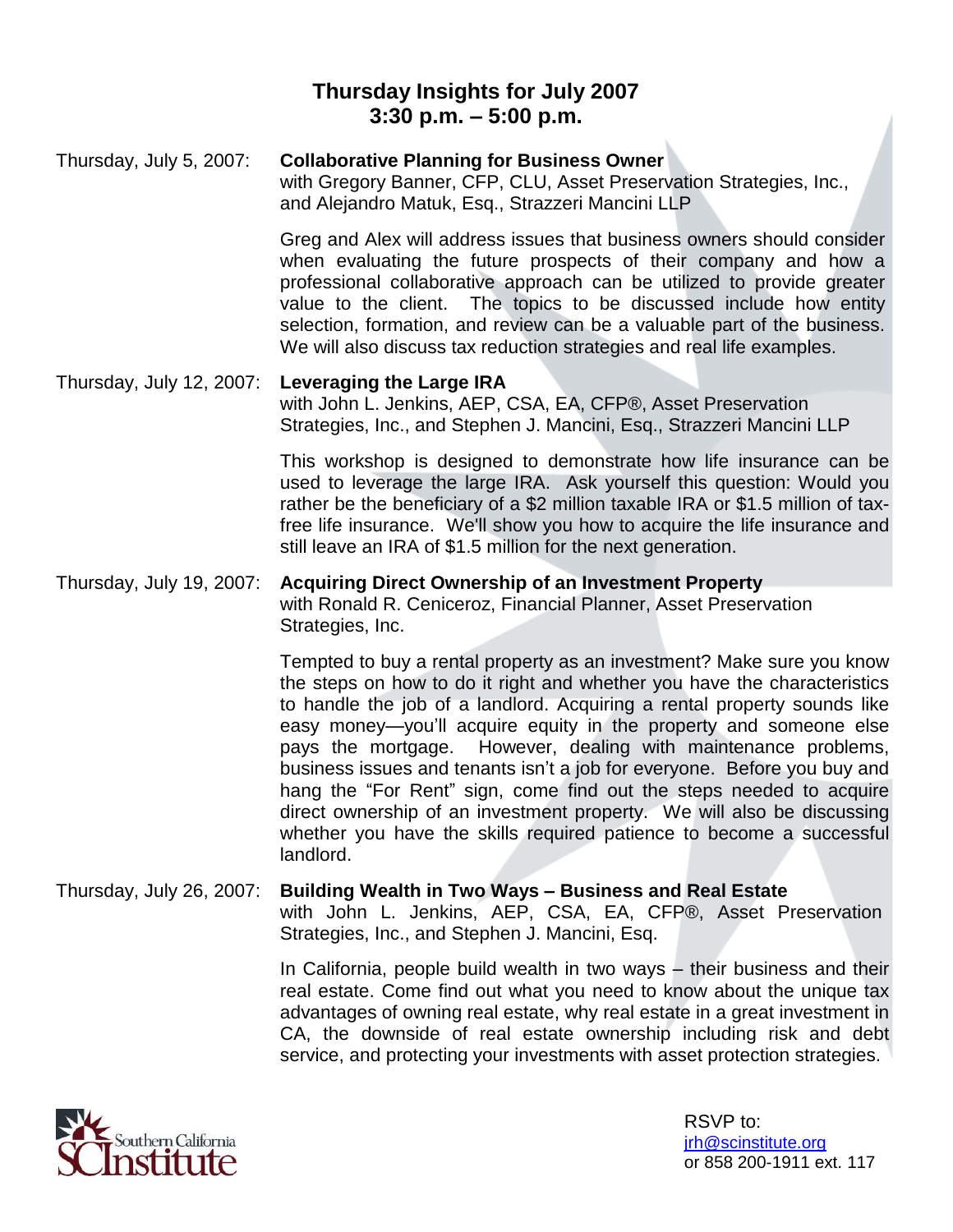## **Thursday Insights for August 2007 3:30 p.m. –5:00 p.m.**

#### Thursday, August 2, 2007: **Pre-Empted Due to the Gone Fishin'For A Better Business, A Better Life**

with Joseph Strazzeri, Steve Mancini, Greg Banner and others

Every year the Laureate Members and other Fellows of the Institute get together and voyage to Jackson Hole, Wyoming to breath in the fresh air of the Snake River, visit with each other, and to discuss the current and pertinent thoughts, desires, and planning needs of our more involved Client Families – Not to mention two days of fly fishing!

Thursday, August 9, 2007: **Pre-Empted Due to The Laureate in Wealth Strategies 2-Year Certification Program** Please see www.scinstitute.org and visit The Laureate Program page to learn more about these programs.

Thursday, August 16, 2007: **4 Reasons to Own Your Business Property & Prudent Steps to Make it Happen**

with Ronald C. Ceniceroz, Financial Planner, Asset Preservation Strategies, Inc., and Ken Rosenthal

What do you think is going to be more valuable in 20 years, your business or the property your business sits on? With property planning, hopefully both! Come learn proven strategies to help insure the longevity of your business or your client's business and discuss ways to help build your client's retirement income at the same time. We will be discussing the benefits owning your business property as well as the different strategies available to acquire it.

Thursday, August 23, 2007: **Pre-Empted Due to The MPS™ Medicaid Solutions Boot Camp** with Dave Zumpano CPA, Esq., Founder and President of Medicaid Practice Systems LLC

> Many estate planning lawyers avoid discussing Medicaid because they do not understand it. Just because you do not understand it doesn't mean you do not have to understand it. You can no longer avoid it. If you obtain a working knowledge of Medicaid, you will not only avoid malpractice, but you will also create added value for clients and new opportunities and profit for your practice*.* Please see the attached flyer for more details.

#### Thursday, August 30, 2007: **Pre-Empted Due to the SCI Team Building Event at The Del Mar Races**

Every  $5<sup>th</sup>$  Thursday of the month our team gets to take time to learn something new, try something different, and just get out of the office to spend time together.

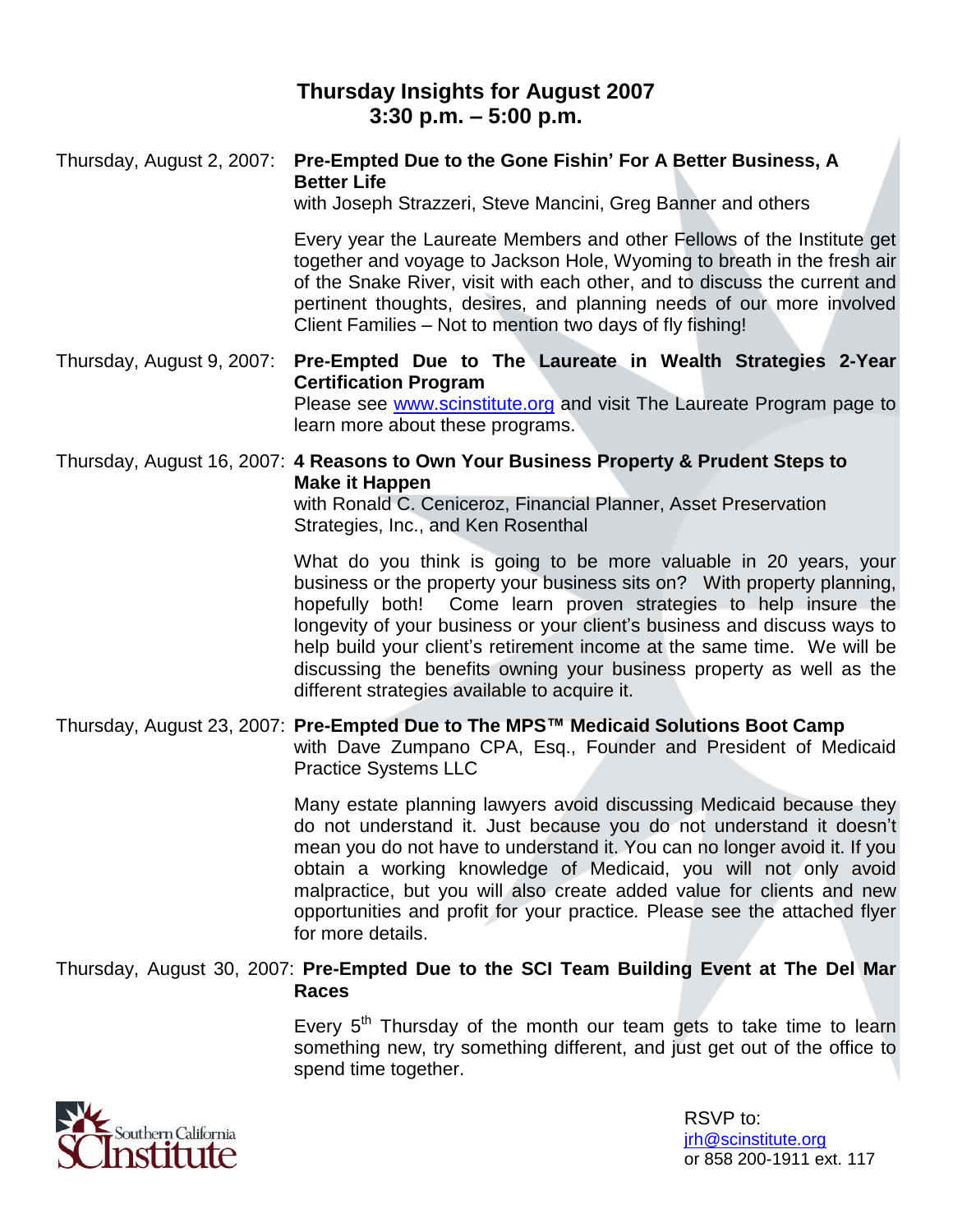### **Thursday Insights for September 2007 3:30 p.m. –5:00 p.m.**

### Thursday, September 6, 2007: **Business Entity Structures & Conversion Strategies**

with Joseph McGuire, CPA and Alejandro Matuk, Esq.

Evaluating the Entities- Jay and Alex will discuss and survey each business entity option including the advantages and disadvantages of each. Multiple consideration dictate which choice of entity, for example: What are the business goals of the owner(s)? How does ownership, liability protection, capitalization, management, sale of the business, estate planning, taxation, and owner and employee benefits affect the choice of business entity? They will also discuss why one might consider an entity conversion

#### Thursday, September 13, 2007: **The Stretch IRA**

with John L. Jenkins, AEP, CSA, EA, CFP®, Asset Preservation Strategies, Inc., and Rodney J. Hatley, Esq., Strazzeri Mancini LLP

This workshop will continue a series on strategies for the large IRA. Last month we discussed leveraging the large IRA through life insurance. This month we will explore the amazing power of the Stretch IRA, how to set it up, timeline requirements, IRA custodian issues and pitfalls as well as guaranteeing the payout over the life expectancy of the named beneficiary.

#### Thursday, September 20, 2007: **Buying Property in Baja Mexico, if Donald Trump is doing it, why can't I?**

with Ronald Ceniceroz, Senior Financial Planner, Asset Preservation Strategies, and Armando L. Esquer Gomez, Esq., Ishino, Esquer Y Armada, S.C.

Buying property anywhere is a complex process that requires due diligence. With ocean-view homes in California priced at stratospheric levels, investing in Baja California has become an affordable way for many U.S. citizens to fulfill their dreams of owning beachfront property. Ron and Armando will discuss the most frequently asked questions about buying property in Baja California, Mexico. They will review the general guidelines to help secure a successful real estate acquisition, including how to choose your advisors and roles each of them play. This presentation is a must if you or any of your clients are considering a first or second home in Baja, Mexico.

#### Thursday, September 27, 2007: **Trustee Training: The Rights & Responsibilities**

with Rodney J. Hatley, Esq., and Christina M. Labriel, Legal Administative Assistant and Notary Public, both of the Law Firm of Strazzeri Mancini

A client or a client's family member has just passed away and now the successor trustee must serve as trustee of the living trust. Are you prepared to handle the myriad of questions that successor trustees will have regarding their rights and responsibilities? Are you aware that tax and investment advice may be different in these situations? To help avoid personal liability, a trustee must seek professional financial, accounting and legal advice. This course is an overview of the legal and procedural requirements of trust administration to assist trustees and their advisors to properly discharge their duties. It addresses the need for legal, tax, accounting, and complete investment planning in trust administration.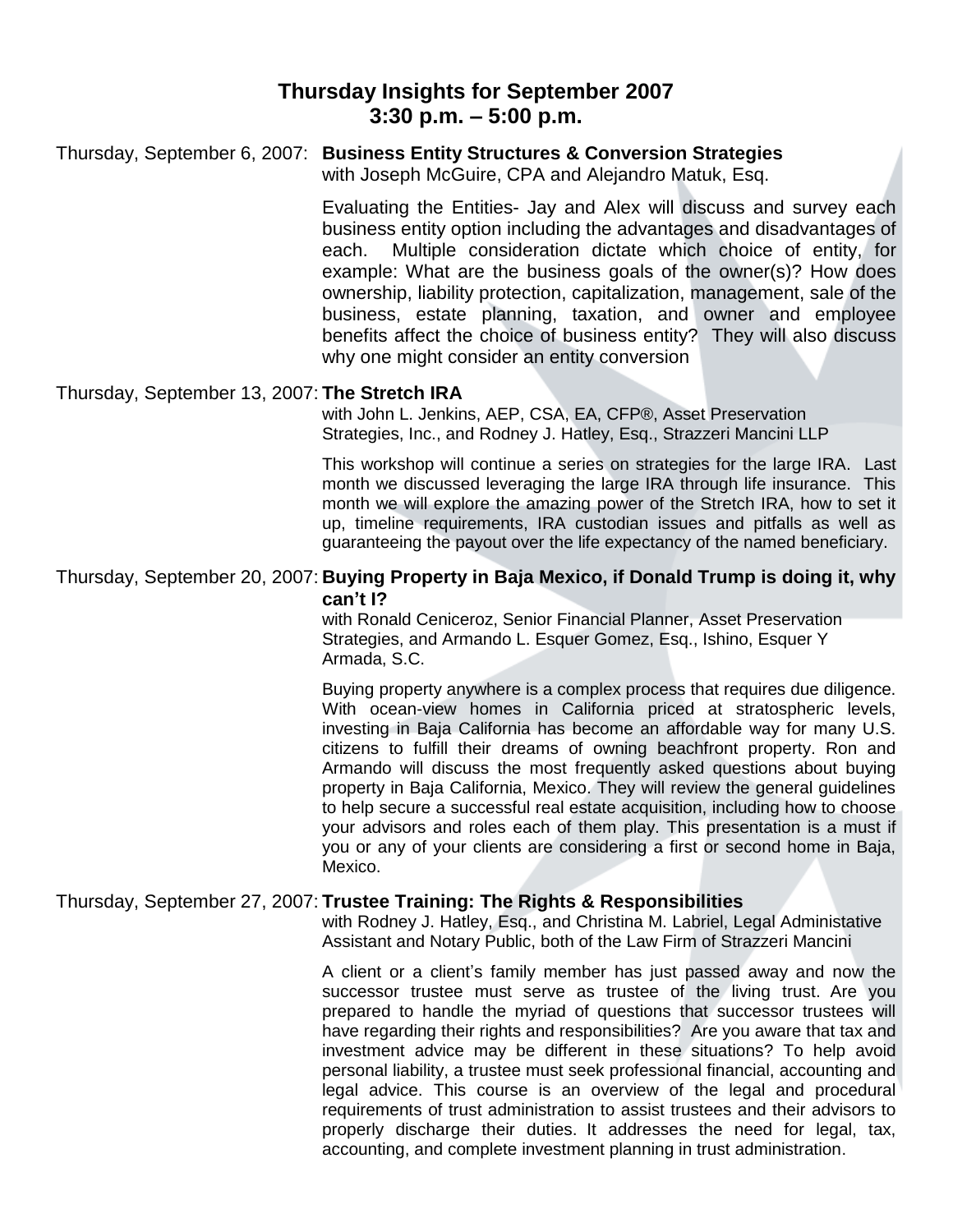## **Thursday Insights for October 2007 3:30 p.m. –5:00 p.m.**

Thursday, October 4, 2007: **7 Steps to a Successful Exit** with Gregory Banner, CFP, CLU, Asset Preservation Strategies, Inc., and Alejandro Matuk, Esq., Strazzeri Mancini LLP Every business owner needs to plan with the end in mind as to how

they are going to transition out of their business. Exit planning is a customized process of setting goals and deciding how to best achieve them. Proper exit planning will help maximize a business owner's return and minimize the tax liability when the business is transferred or sold.

### Thursday, October 11, 2007: **Roth Conversions for the Large IRA** with Ronald Ceniceroz, Senior Financial Planner, Asset Preservation Strategies, and Stephen J. Mancini, Esq., Strazzeri Mancini LLP

This workshop will continue a series on strategies for the large IRA. Last month we discussed leveraging the large IRA through life insurance. This month we will explore the amazing power of the Stretch IRA, how to set it up, timeline requirements, IRA custodian issues and pitfalls as well as guaranteeing the payout over the life expectancy of the named beneficiary.

Thursday, October 18, 2007: **Wealthy Clients' Children Get in Trouble Too** with Richard L. Katzman, Esq., Law Offices of Richard L. Katzman, and Alejandro Matuk, Esq., Strazzeri Mancini LLP

> It doesn't matter if you are wealthy or not, we all are faced with difficult decisions when growing up, but affluent families have more at risk and possibly more to lose. Whether it is a DUI or a prank gone bad, there are counseling options available. Come and learn about criminal law: youthful offenders, options available for bail and understanding the overall process. Collaborate to provide complete family planning when confronted by emotional, financial, and legal situations.

### Thursday, October 25, 2007: **How to Manage Home Equity to Safely and Conservatively Build Wealth**

with Ronald C. Ceniceroz, Financial Planner, Asset Preservation Strategies, Inc.

If you were offered an investment that could never go up in value, but might go down, how much of it would you want? This is your home equity. We will discuss the common misconceptions of home equity. You will learn how to successfully manage your existing home equity to increase liquidity, safety, rate of return and tax deductions.